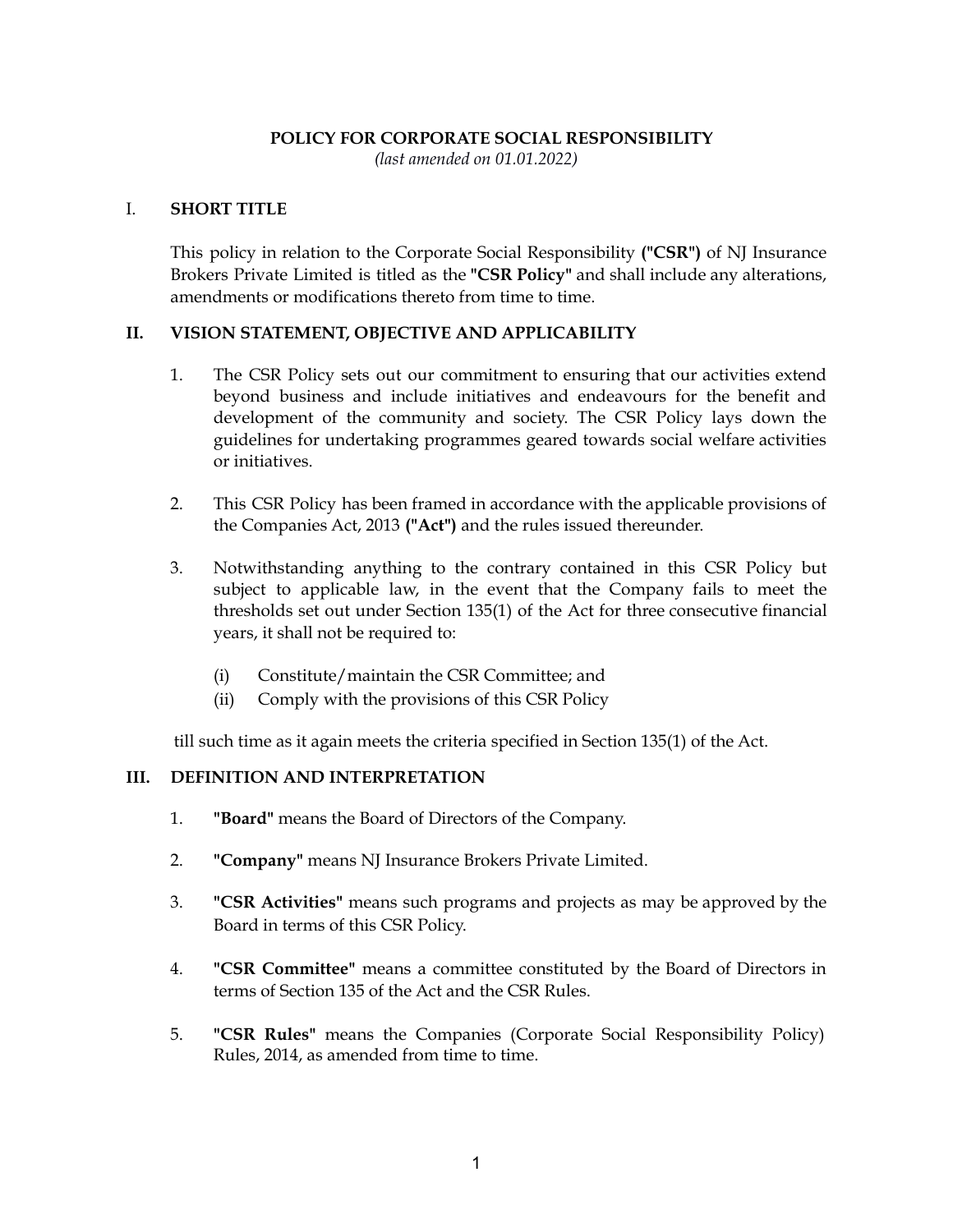- 6. **"CSR Expenditure"** means the amount recommended by the CSR Committee to be incurred on the CSR Activities in India in terms of the Act and the CSR Rules as approved by the Board from time to time.
- 7. **"Director"** means a member of the Board of the Company.
- 8. **"Implementing Agency"** means an implementing agency as defined under paragraph IV(2).
- 9. **"Society"** means a society registered under the Societies Registration Act, 1860 or any other applicable law in India.
- 10. **"Trust"** means a public charitable trust registered under the Indian Trusts Act, 1882 or any other applicable law in India.

Any term not defined above, shall have the meaning assigned to it under the Act or the CSR Rules.

### **IV. IMPLEMENTATION OF THE CSR POLICY**

- 1. The Board shall be responsible for implementing the mandate of the CSR Policy and shall ensure that the CSR Activities are carried out in accordance with the CSR Policy read with the Act and CSR Rules and the annual action plan formulated and recommended by the CSR Committee.
- 2. Mode of Implementation: The CSR Activities may be undertaken by the Company directly or through any of the following entities as "**Implementing Agency"** being duly registered with the Central Government having issued a unique CSR Registration Number (with effect from 1 April 2021):
	- (i) A company established under section 8 of Companies Act 2013 or any other previous Acts, or registered public trust, or registered society, registered under section 12-A and 80-G of the Income Tax Act 1961, established by the company, either singly or along with any other company;
	- (ii) A company established under section 8 of Companies Act 2013 or any other previous Acts, or registered trust, or registered society, established by Central Government or State Government;
	- (iii) A company established under section 8 of Companies Act 2013 or any other previous Acts, or registered public trust or registered society registered under section 12-A and 80-G of the Income Tax Act 1961, and having an established track record of at least three years in undertaking similar CSR activities; or
	- (iv) Any entity established under an act of Parliament or a State Legislature.
- 3. The Company shall conduct due diligence prior to selection of an entity as its implementation agency, to *inter alia* verify the credentials and ensure that the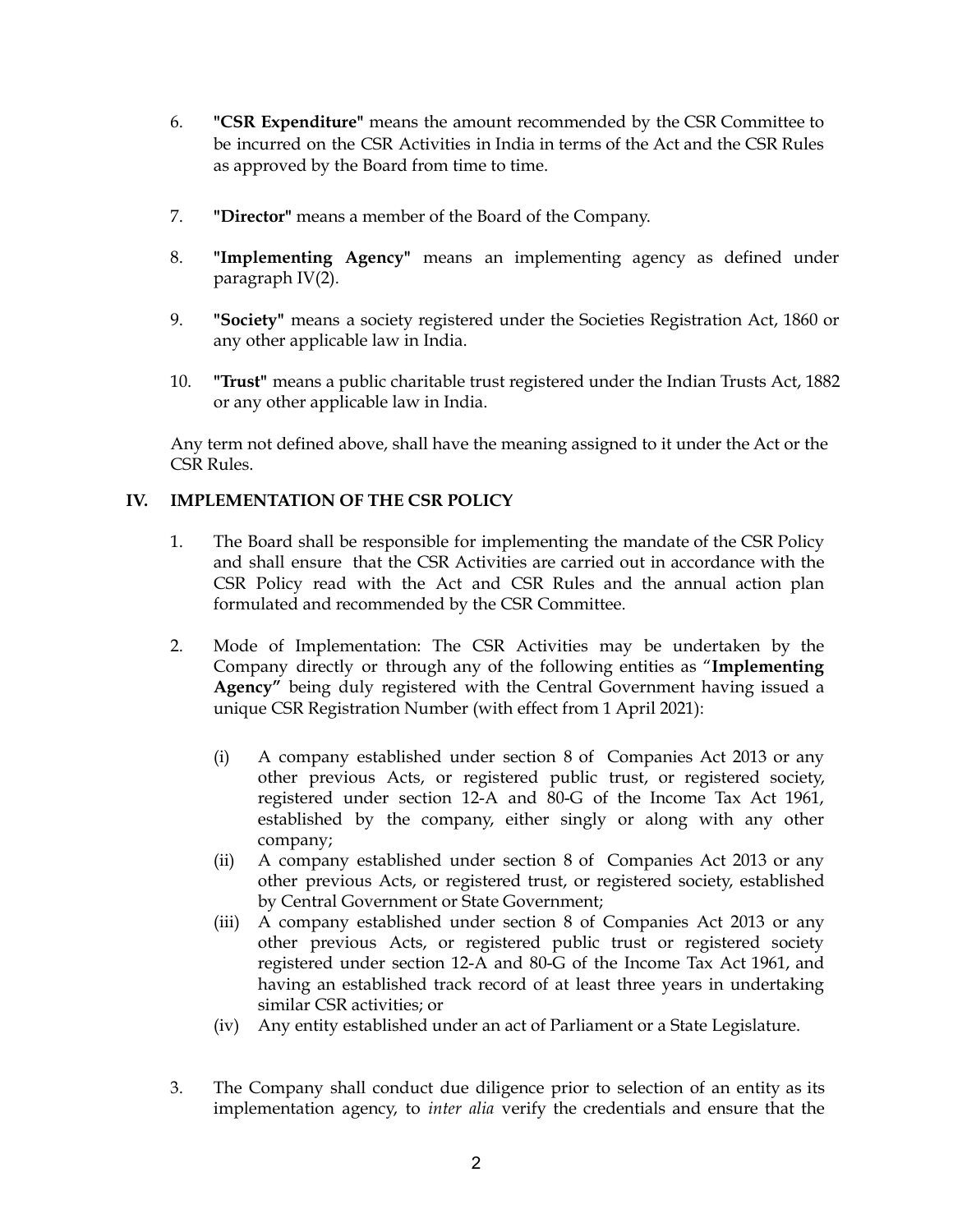proposed implementation agency is eligible and capable to be appointed as such.

4. The Company may collaborate with the group companies / affiliates in consultation with the CSR committee, to identify, conduct due diligence and contribute to CSR projects. As part of such collaboration, any one of the NJ Insurance Brokers Private Limited collaborating group companies / affiliates may engage with implementation agencies (including execution of the appropriate memorandum of understanding or any other documents as approved by the CSR Committee) on behalf of the Company.

The Company may also collaborate with other companies for undertaking projects or programmes or CSR activities in such a manner that the CSR committees of respective companies are in a position to report separately on such projects or programmes in accordance with these rules.

- 5. The Board shall empower the CSR Committee to finalize, approve and execute various agreements, deeds, writings, confirmations, undertakings or other documents, as may be necessary, under the Common Seal of the Company or otherwise, with any party including Implementing Agencies and/or others for the purposes of the CSR Policy and accept modifications, changes and amendments to any such documents/ agreements as it may deem fit.
- 6. In case of failure to ensure the minimum CSR Expenditure i.e. 2% (two percent) of average Net Profits of the Company made during the three immediately preceding financial years, detailed reasons for the same should be submitted by the CSR Committee to the Board. Further the Board shall duly include such explanation in their annual board of directors' report.

# **V. CSR COMMITTEE**

- 1. The existing CSR Committee shall be as per Annexure A.
- 2. The CSR Committee shall be responsible for providing recommendations to the Board with respect to CSR Activities that may be undertaken by the Company in accordance with the CSR Policy as well as the Act and the CSR Rules.
- 3. Without prejudice to the generality of the foregoing, the CSR Committee shall be responsible for the following activities:
	- (i) Formulating and recommending CSR activities to the Board;
	- (ii) Recommend amount of expenditure;
	- (iii) Monitor CSR policy of the Company; and
	- (iv) Formulate annual action plan in pursuance of the CSR policy in accordance with the applicable law, and inclusive of the following items: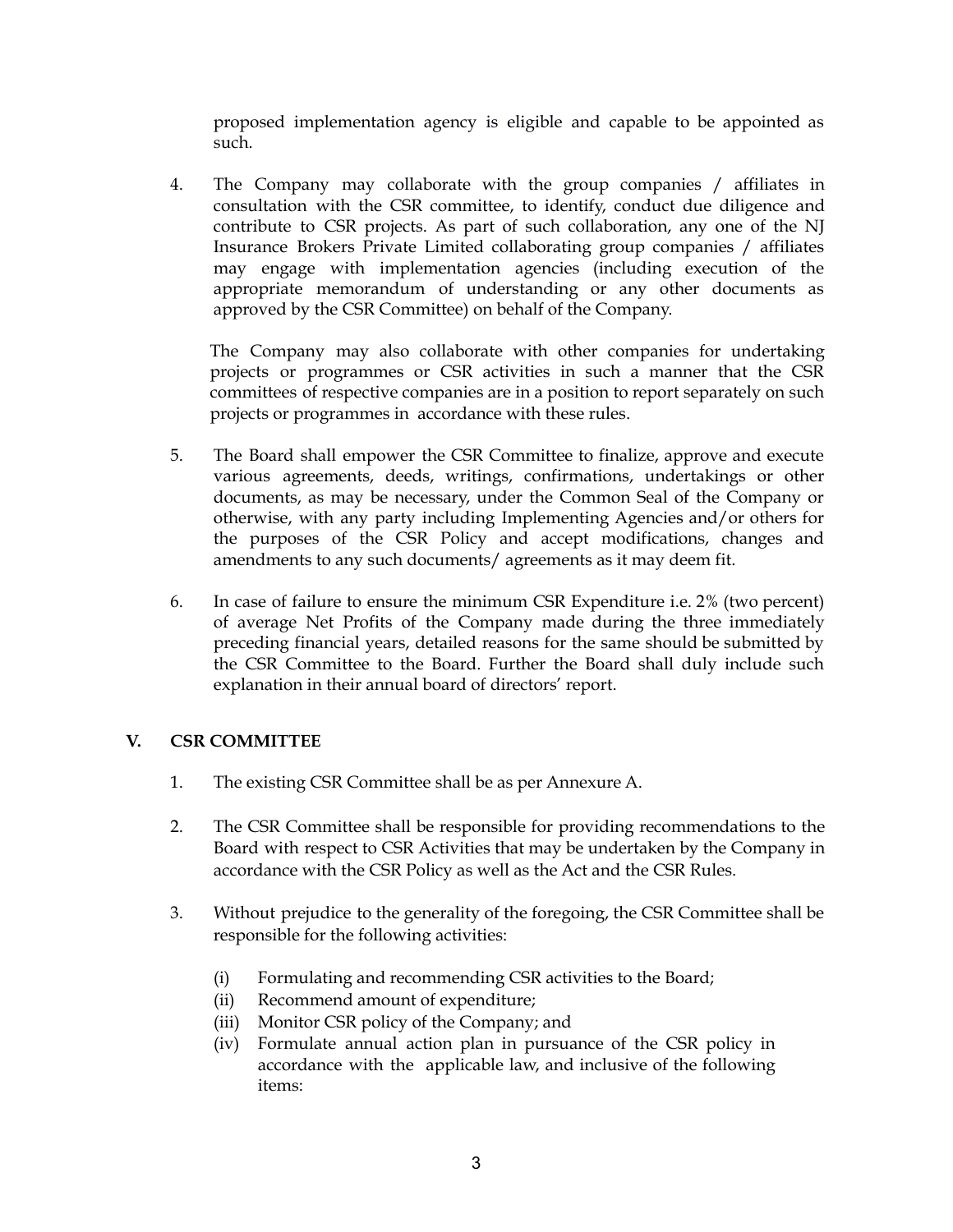- (a) the list of CSR projects or programmes that are approved to be undertaken in areas or subjects specified in Schedule VII of the Act;
- (b) the manner of execution of such projects or programmes;
- (c) the modalities of utilisation of funds and implementation schedules for the projects or programmes;
- (d) monitoring and reporting mechanism for the projects or programmes; and
- (e) details of need and impact assessment, if any, for the projects undertaken by the Company.
- 4. The CSR Committee shall consist of at least two/ three directors of the Company. The number of members of the CSR Committee and their powers and functions can be specified, varied, altered or modified from time to time by the Board, subject to the provisions of the applicable law.
- 5. The CSR Committee shall hold meetings which shall be attended by a minimum of two members of the Committee. The meetings shall be held at the registered office or at any other place as may be agreed by the members of the Committee. The meeting shall be held atleast once in a year.
- 6. No member of the CSR Committee shall be personally liable for any decision or action taken in good faith with respect to the CSR Policy.

### **VI. CSR EXPENDITURE**

- 1. The Company shall spend at least 2% (two percent) of average Net Profits of the Company made during the three immediately preceding financial years in accordance with the Act and the Rules and the CSR Policy.
- 2. The CSR Committee shall recommend the manner in which the CSR Expenditure shall be incurred in a year, in accordance with the Act and the Rules and the CSR Policy.
- 3. The Board shall be responsible for sanctioning the CSR Expenditure and along with the CSR Committee responsible for taking steps to ensure that the amount for the CSR Expenditure is available for application towards the CSR Activities.
- 4. The surplus arising out of the CSR activities will not be considered as a part of the business profits of the Company and shall be ploughed back into the same project, or shall be transferred to the Unspent CSR Account and it should be spent in pursuance of this CSR policy and annual action plan of the Company, or the Company may transfer such surplus amount to a Fund specified in Schedule VII of the Act, within a period of six months of the expiry of the financial year.
- 5. Any unspent amount, other than unspent amount relating to an ongoing project, will be transferred to a Fund specified in Schedule VII, within a period of six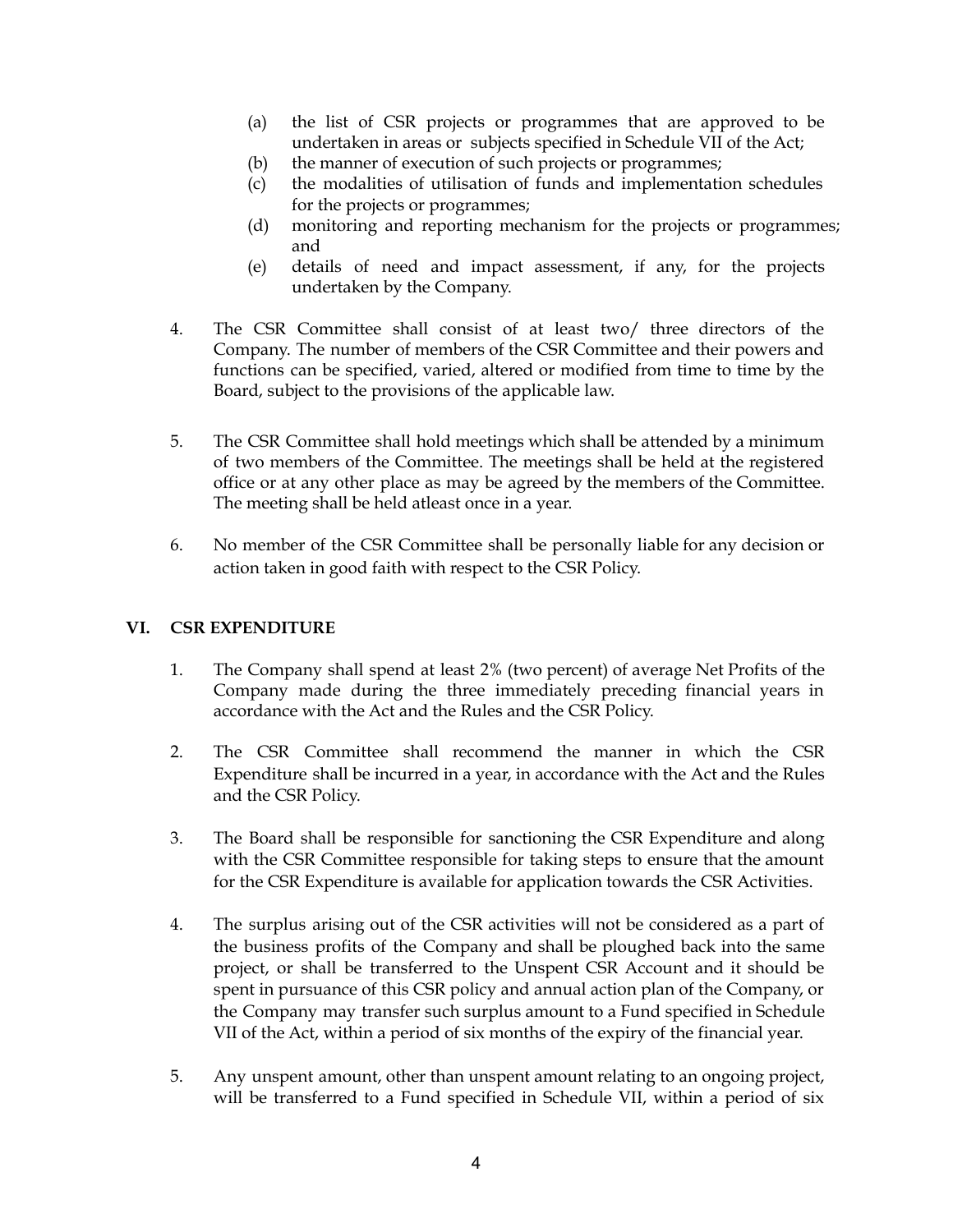months of the expiry of the financial year. Further, unspent CSR funds of ongoing projects will be transferred within a period of 30 days from the end of the financial year to a special account opened by the Company in any scheduled bank called the "Unspent Corporate Social Responsibility Account". Such amount shall be spent by the Company towards CSR within a period of 3 financial years from the date of such transfer, failing which, the Company shall transfer the same to a Fund specified in Schedule VII, within a period of 30 days from the date of completion of the third financial year.

- 6. If a Company has spent amounts more than the mandatory two percent on CSR, the Company can set off such excess amounts against the CSR spends in the next three financial years subject to compliance of the provisions of Companies Act, 2013 and allied rules..
- 7. In order to count towards CSR Expenditure, CSR Activities must be undertaken in compliance with the applicable laws and shall not include the following:
	- (i) activities undertaken in pursuance of normal course of business of the Company any activity undertaken by the Company outside India except for training of Indian sports personnel representing any State or Union territory at national level or India at international level;
	- (ii) contribution of any amount directly or indirectly to any political party under Section 182 of the Act;
	- (iii) activities benefiting employees of the Company as defined in clause (k) of Section 2 of the Code on Wages, 2019 (29 of 2019);
	- (iv) activities supported by the companies on sponsorship basis for deriving marketing benefits for its products or services; and
	- (v) activities carried out for fulfilment of any other statutory obligations under any law in force in India.
- 8. The Board shall ensure that the administrative overheads shall not exceed five percent of total CSR expenditure of the Company for the financial year.

# **VII. CSR ACTIVITIES**

- 1. The Board shall ensure that the CSR Activities that are undertaken by the Company should be within the scope of activities as mentioned in Schedule VII of Companies Act, 2013 as amended from time to time.
- 2. The CSR Activities will be carried out in a manner that the preference is to undertake the CSR Activities in and around the local areas where the Company operates.
- 3. Based on the scope of activities set out in paragraph VII 1. above, the CSR Committee shall provide recommendations to the Board with respect to specific CSR Activities that may be undertaken by the Company.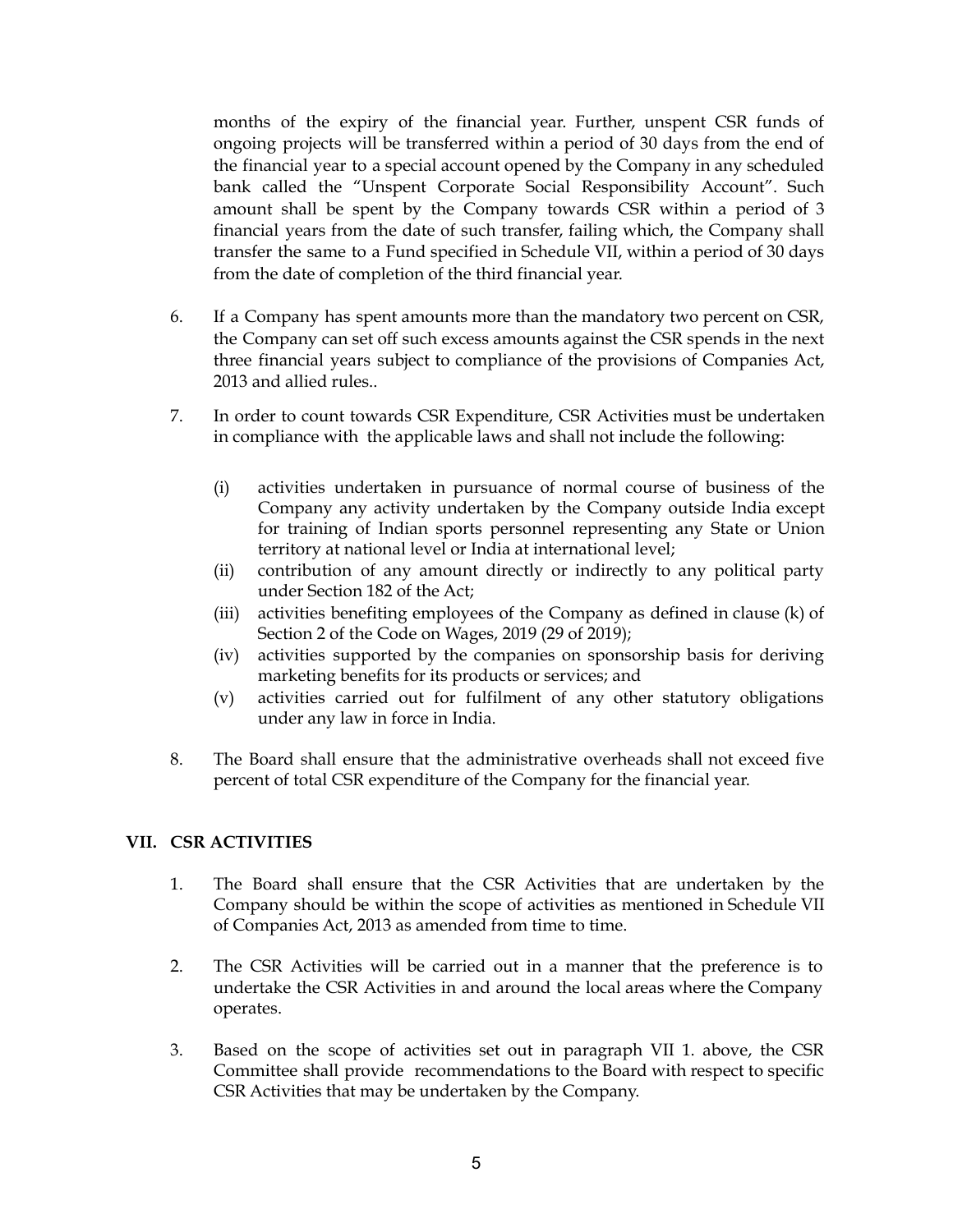4. In case any of the CSR Activities to be undertaken are anticipated to be long term i.e. an ongoing project being of a term of 3 (three) years excluding the financial year in which it was commenced, then a detailed estimate on implementation schedule or milestones should be submitted by the CSR Committee to the Board.

Based on the recommendations of the CSR Committee, the Board shall approve the CSR activities of the Company for a given financial year.

### **VIII. MONITORING PROCESS**

- 1. To ensure that the objectives of CSR Policy are being met in an efficient and effective manner, the utilisation of the amount sanctioned towards CSR Activities should be reported by the Finance Head on a yearly basis to the Board.
- 2. In the event any of the CSR Activities are undertaken through an Implementing Agency, CSR Committee should obtain relevant information from the Implementing Agency and ensure that the progress on such CSR Activity is submitted by Implementing Agency to the CSR Committee on a periodical basis in such manner as the CSR Committee may direct.
- 3. Upon receipt of such a progress report, the CSR Committee may review and deliberate upon such reports and provide such inputs or recommendations, as it may deem necessary, to the Board.
- 4. Notwithstanding anything to the contrary, the Board shall not be obliged to comply with the recommendations of the CSR Committee.

#### **IX. REPORTING AND RECORD KEEPING**

- l. The CSR Committee shall maintain proper minutes of all its meetings.
- 2. The Board's report of the Company shall include an annual report on CSR containing the particulars set out in Annexure B to this CSR Policy and such other details as may be prescribed from time to time under the Act and the CSR Rules.
- 3. In respect of the reporting, the Board will be responsible to ensure that:
	- (i) The report of the Board includes the annual report on CSR Activities of the Company and sets out the requisite information in terms of the Act and the Rules;
	- (ii) The contents of the latest and updated version of the CSR Policy is included in the report of the Board;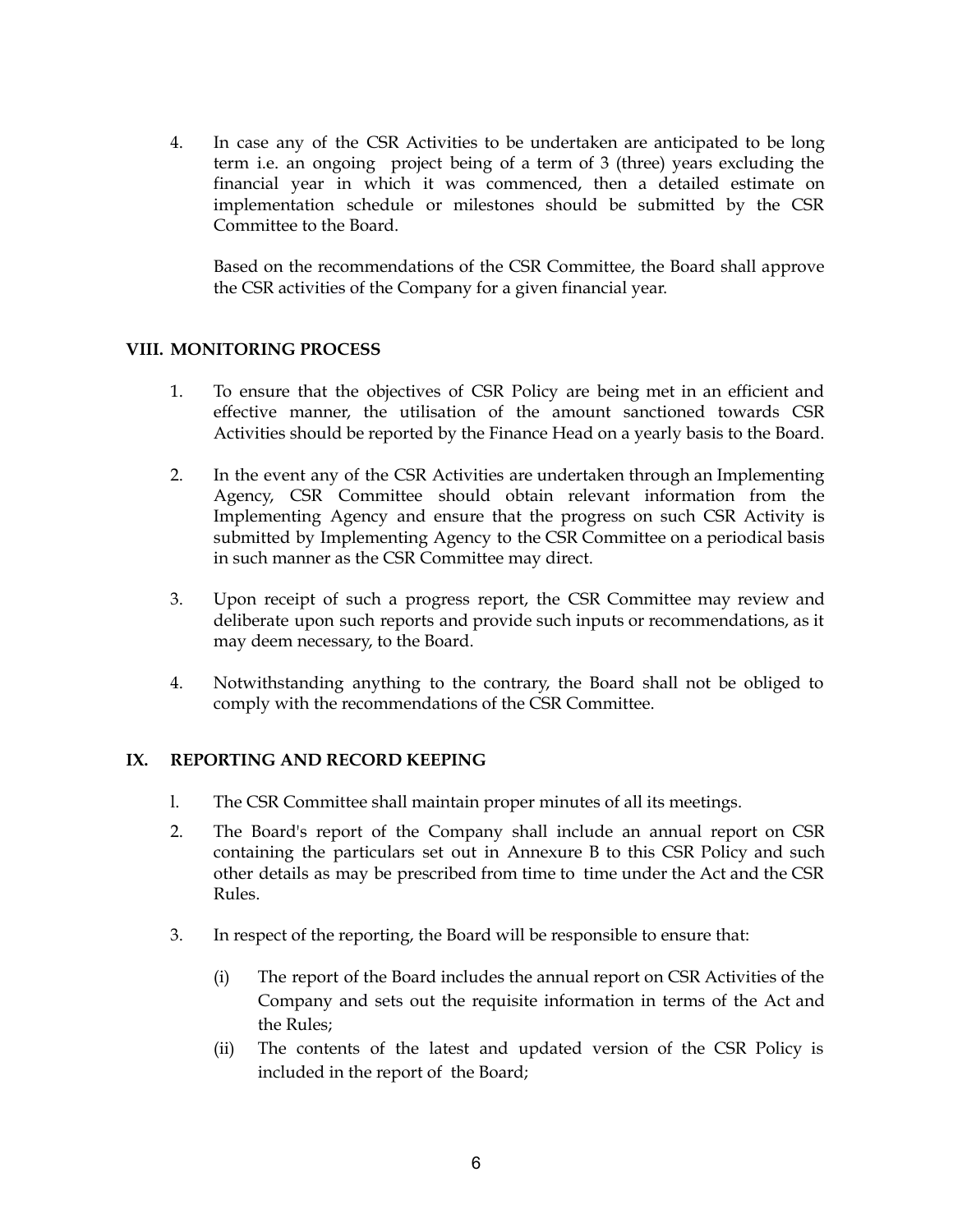- (iii) The contents of the CSR Policy along with composition of the CSR committee, and projects approved by the Board are also made available on the website (if any) of the Company.
- (iv) In case of failure to ensure the minimum CSR Expenditure, detailed reasons for the same are adequately disclosed in the Board Report.

## **X. AMENDMENT**

The Board of the Company may, subject to compliance with applicable law, at any time alter, amend or modify the CSR Policy as it deems fit to comply with the statutory obligation of the Company to undertake the CSR Activities.

If there is any conflict between the Policy and the Companies Act, 2013 read with allied rules and regulation, the latter will prevail and the Company shall be bound to comply with the provisions of the Companies Act, 2013 read with allied rules and regulation as amended from time to time.

For and on behalf of, NJ Insurance Brokers Private Limited

 $Sd$  / -Kulbhushan Nandwani Director DIN: 02805614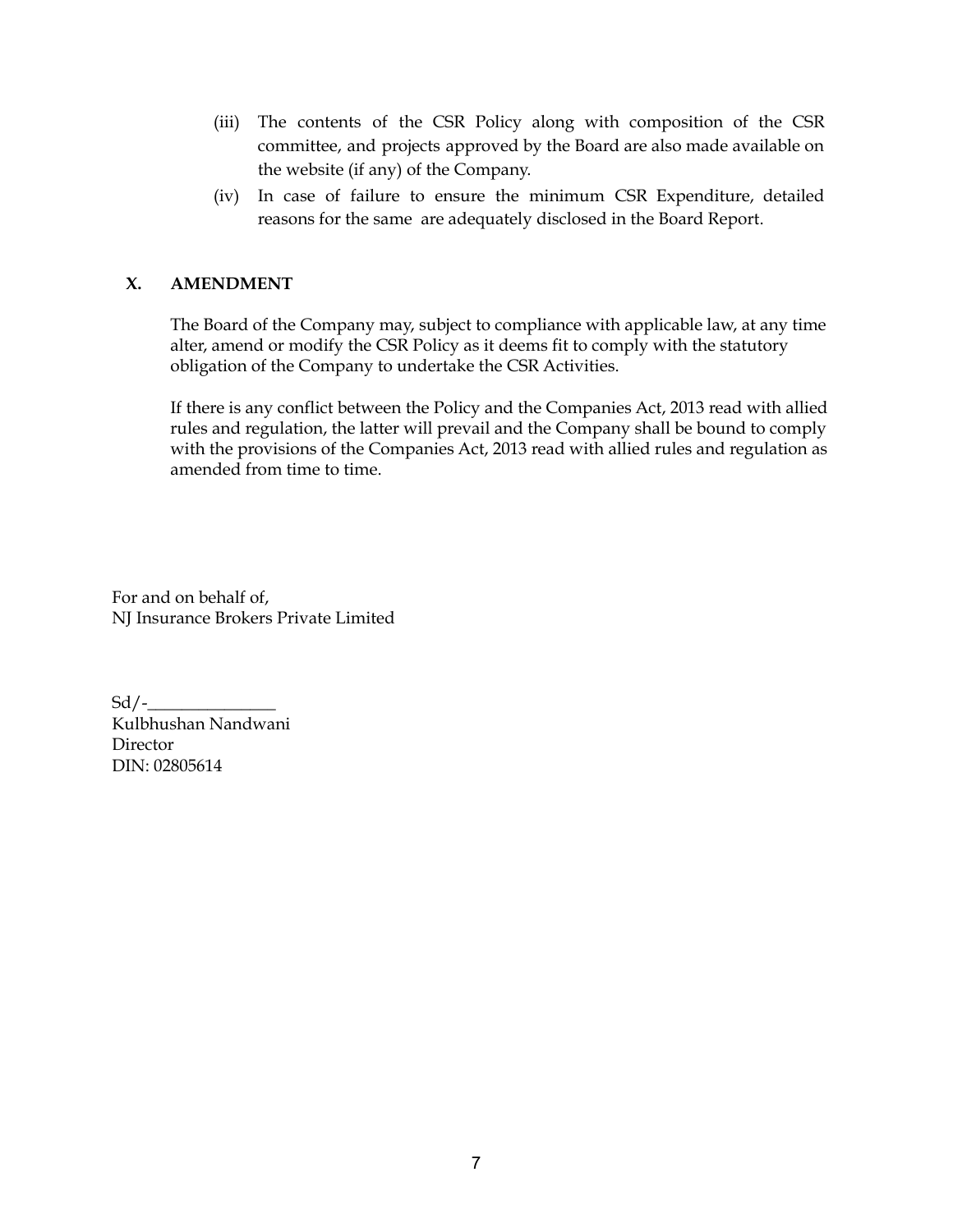### **ANNEXURE A**

The Company has constituted CSR Committee comprising of following three Directors:

| Sr No.         | Name of the Directors   | Designation |
|----------------|-------------------------|-------------|
|                | Mr. Kulbhushan Nandwani | Chairman    |
| $\overline{2}$ | Mr. Niraj R. Choksi     | Member      |
| 3              | Mr. Misbah Y. Baxamusa  | Member      |

The Board of Directors may re-constitute the Committee, as and when required to do so, by following the sections, sub-sections, rules, regulations, notifications issued or to be issued, from time to time, by the Ministry of Corporate Affairs or the Central Government of India.

For and on behalf of, NJ Insurance Brokers Private Limited

 $Sd$  /-Kulbhushan Nandwani Director DIN: 02805614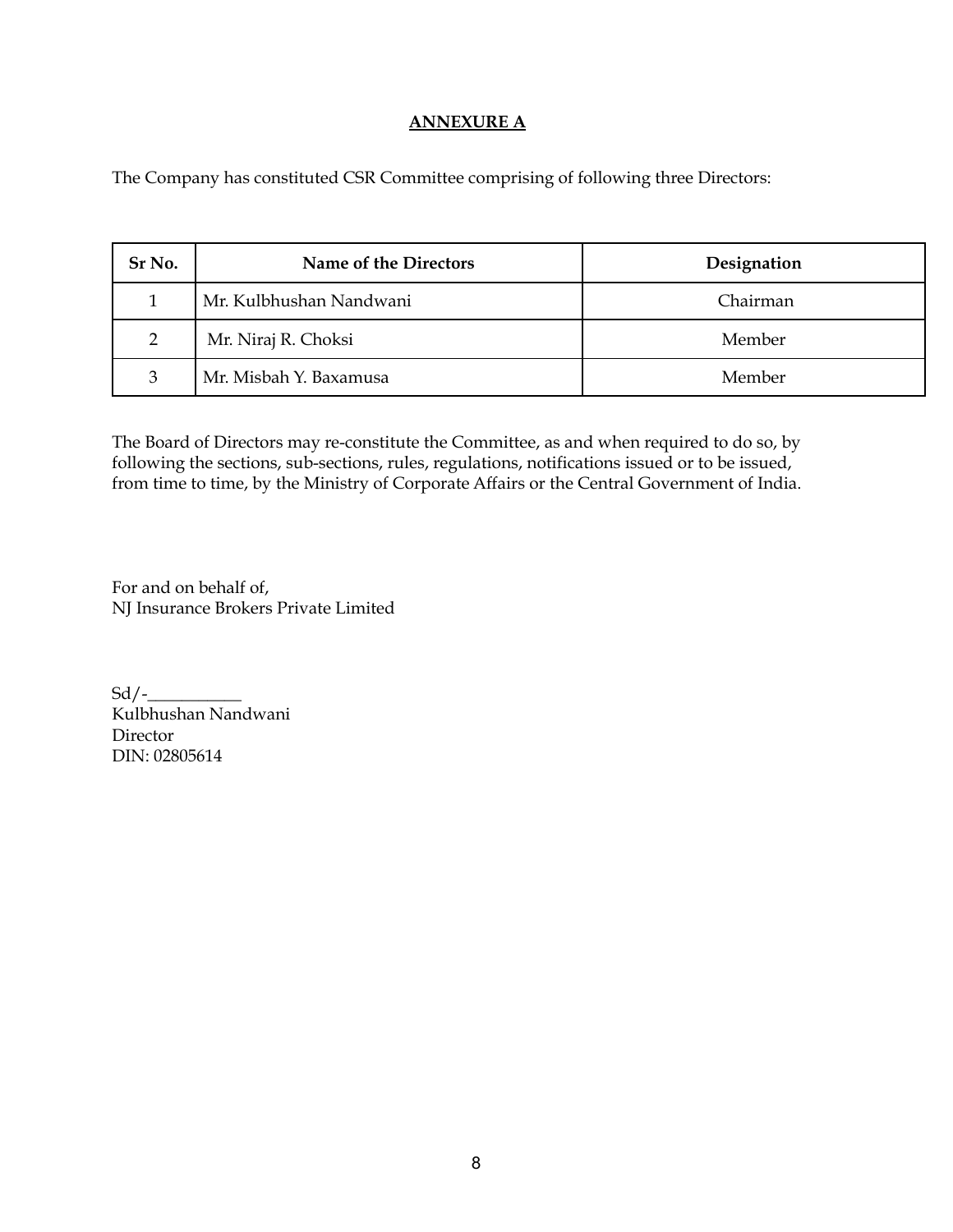### **ANNEXURE B**

## **FORMAT FOR THE ANNUAL REPORT ON CSR ACTIVITIES TO BE INCLUDED IN THE BOARD'S REPORT**

### 1. Brief outline on CSR Policy of the Company.

### 2. Composition of CSR Committee:

| Sr.<br>No. | Name of<br><b>Director</b> | Designation/Nat<br>ure of<br>Directorship | Number of meetings of CSR<br>Committee held during the<br>vear | Number of meetings of<br><b>CSR Committee attended</b><br>during the year |
|------------|----------------------------|-------------------------------------------|----------------------------------------------------------------|---------------------------------------------------------------------------|
|            |                            |                                           |                                                                |                                                                           |

- 3. Provide the web-link where Composition of CSR committee, CSR Policy and CSR projects approved by the board are disclosed on the website of the Company.
- 4. Provide the details of Impact assessment of CSR projects carried out in pursuance of sub-rule (3) of Rule 8 of the Companies (Corporate Social responsibility Policy) Rules, 2014, if applicable (attach the report).
- 5. Details of the amount available for set off in pursuance of sub-rule (3) of Rule 7 of the Companies (Corporate Social responsibility Policy) Rules, 2014 and amount required for set off for the financial year, if any

| Sr. No | Financial<br>Year | Amount available for set-off from<br>preceding financial years (in Rs) | Amount required to be set of for the<br>financial year, if any (in Rs) |  |
|--------|-------------------|------------------------------------------------------------------------|------------------------------------------------------------------------|--|
|        |                   |                                                                        |                                                                        |  |
|        |                   |                                                                        |                                                                        |  |
|        | Total             |                                                                        |                                                                        |  |

- 6. Average net profit of the Company as per Section 135(5).
- 7. (*a*) Two per cent of average net profit of the Company as per Section 135(5) (*b*) Surplus arising out of the CSR projects or programmes or activities of the previous financial years.

(*c*) Amount required to be set off for the financial year, if any

(*d*) Total CSR obligation for the financial year (7a+7b-7c).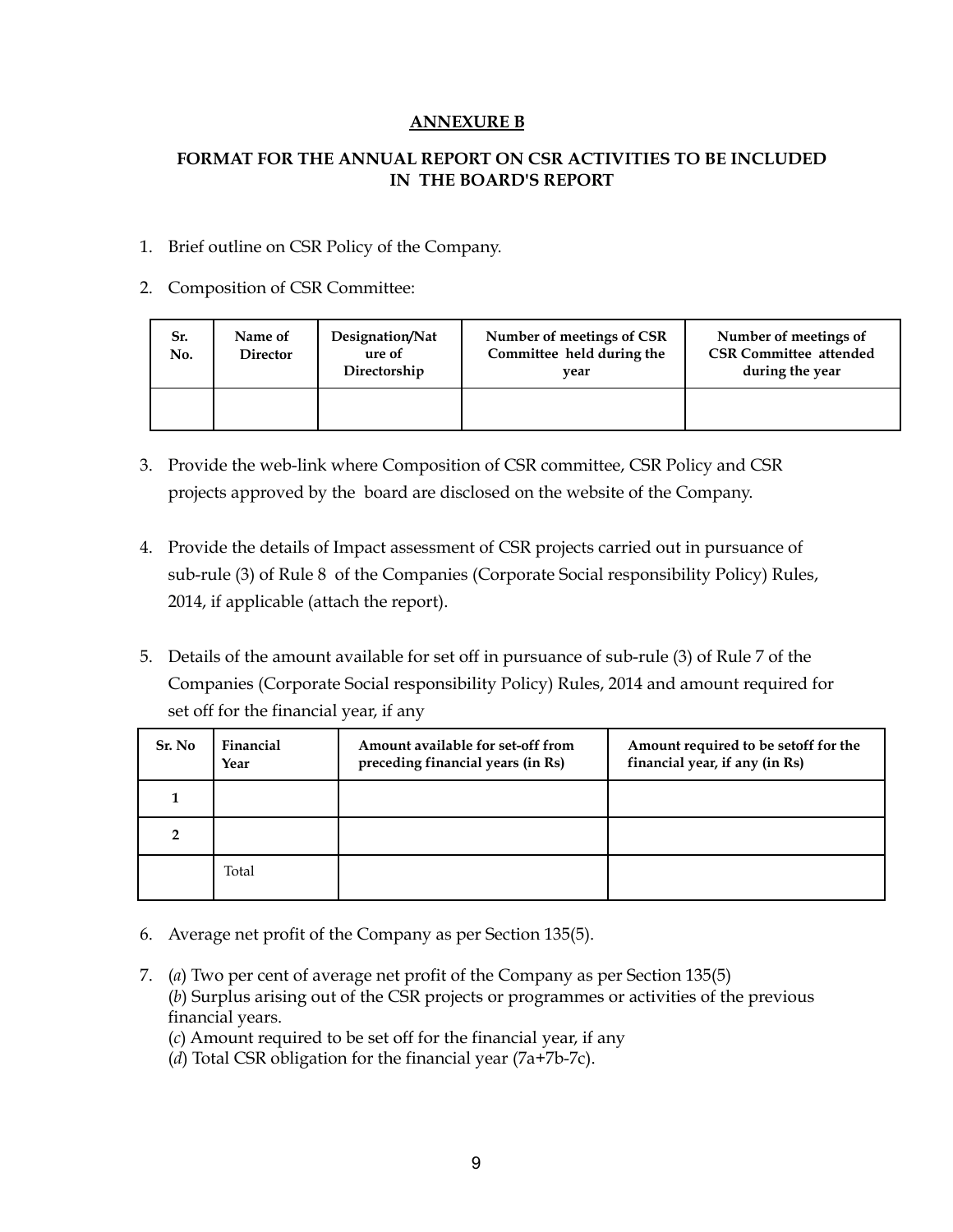| 8. (a) CSR amount spent or unspent for the financial year: |  |  |  |  |  |
|------------------------------------------------------------|--|--|--|--|--|
|------------------------------------------------------------|--|--|--|--|--|

| <b>Total Amount</b><br>Spent for the<br><b>Financial Year.</b> |                       | <b>Amount Unspent (in Rs)</b>                                           |                                                                                                        |        |                  |  |  |  |  |  |  |
|----------------------------------------------------------------|-----------------------|-------------------------------------------------------------------------|--------------------------------------------------------------------------------------------------------|--------|------------------|--|--|--|--|--|--|
| (in Rs)                                                        | <b>Section 135(6)</b> | <b>Total Amount transferred to</b><br><b>Unspent CSR Account as per</b> | Amount transferred to any fund specified under Schedule VII as per<br>second proviso to Section 135(5) |        |                  |  |  |  |  |  |  |
|                                                                | Amount                | Date of transfer                                                        | Name of the<br>Fund                                                                                    | Amount | Date of transfer |  |  |  |  |  |  |
|                                                                |                       |                                                                         |                                                                                                        |        |                  |  |  |  |  |  |  |
|                                                                |                       |                                                                         |                                                                                                        |        |                  |  |  |  |  |  |  |
|                                                                | Total                 |                                                                         |                                                                                                        |        |                  |  |  |  |  |  |  |

# (*b*) Details of CSR amount spent against ongoing projects for the financial year:

| (1)       | (2)                             | (3)                                                                                                       | $\left(4\right)$ |                  | (5)             | (6) | (7)                               | (8)                     | (9)                                                            | (10)                                                |                                                                                                       | (11)                                               |                                                |                |
|-----------|---------------------------------|-----------------------------------------------------------------------------------------------------------|------------------|------------------|-----------------|-----|-----------------------------------|-------------------------|----------------------------------------------------------------|-----------------------------------------------------|-------------------------------------------------------------------------------------------------------|----------------------------------------------------|------------------------------------------------|----------------|
| Sr<br>No. | Na<br>me<br>of<br>th<br>e<br>Pr | Item<br>Local<br>from<br>area<br>the list<br>of<br>activiti<br>es in<br>Schedu<br>le VII<br>to the<br>Act |                  |                  | (Yes/No)        |     | <b>Location of</b><br>the project | Project<br>duration     | Amount<br>allocated<br>for the<br>project (in<br>$\mathbf{Rs}$ | Amou<br>nt<br>spent<br>in the<br>current<br>financi | Amount<br>transferred to<br><b>Unspent CSR</b><br><b>Account for</b><br>the project as<br>per Section | Mode of<br>Implem<br>entation<br>Direct<br>(Yes/No | Mode of<br>- Through<br>Implementing<br>Agency | Implementation |
|           | oje<br>ct                       |                                                                                                           |                  | <b>Stat</b><br>e | <b>District</b> |     |                                   | al Year<br>$(in \; Rs)$ | $135(6)$ (in Rs)                                               |                                                     | Name                                                                                                  | <b>CSR</b><br>Registrat<br>ion<br>number           |                                                |                |
| 1.        |                                 |                                                                                                           |                  |                  |                 |     |                                   |                         |                                                                |                                                     |                                                                                                       |                                                    |                                                |                |
| 2.        |                                 |                                                                                                           |                  |                  |                 |     |                                   |                         |                                                                |                                                     |                                                                                                       |                                                    |                                                |                |
|           | Tot<br>al                       |                                                                                                           |                  |                  |                 |     |                                   |                         |                                                                |                                                     |                                                                                                       |                                                    |                                                |                |

# (*c*) Details of CSR amount spent against other than ongoing projects for the financial year:

| (1)        | (2)                       | (3)                                                                            | . .<br>$\left( 4\right)$  |              | (5)                                               | $\cdot$<br>(6)     | (7)                                              |                                                            | (8)                               |
|------------|---------------------------|--------------------------------------------------------------------------------|---------------------------|--------------|---------------------------------------------------|--------------------|--------------------------------------------------|------------------------------------------------------------|-----------------------------------|
| Sr.<br>No. | Name<br>of the<br>Project | Item from the<br>list of activities<br>in<br><b>Schedule VII to</b><br>the Act | Local<br>area<br>(Yes/No) |              | Location of the<br>Amount<br>project<br>spent for |                    | Mode of<br>implement<br>ation -<br><b>Direct</b> | Mode of implementation -<br>Through implementing<br>agency |                                   |
|            |                           |                                                                                |                           | <b>State</b> | <b>District</b>                                   | project<br>(in Rs) | (Yes/No)                                         | Name                                                       | <b>CSR</b> registration<br>number |
| 1.         |                           |                                                                                |                           |              |                                                   |                    |                                                  |                                                            |                                   |
| 2.         |                           |                                                                                |                           |              |                                                   |                    |                                                  |                                                            |                                   |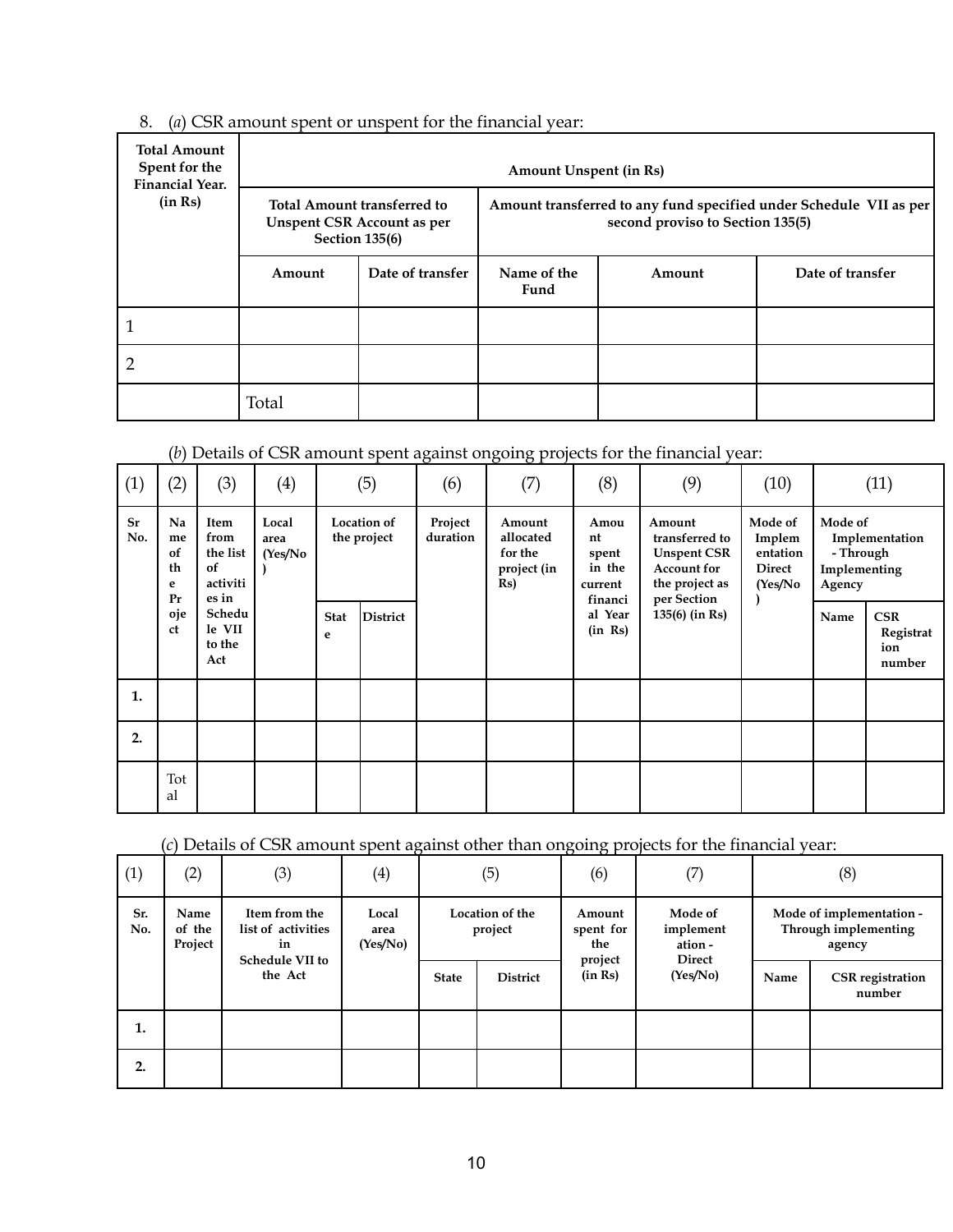| Total |  |  |  |  |
|-------|--|--|--|--|
|       |  |  |  |  |

(*d*) Amount spent in Administrative Overheads

(*e*) Amount spent on Impact Assessment, if applicable

(*f*) Total amount spent for the Financial Year (8b+8c+8d+8e)

(*g*) Excess amount for set off, if any

| Sr.<br>No. | Particular                                                                                                     | Amount (in Rs) |
|------------|----------------------------------------------------------------------------------------------------------------|----------------|
| (i)        | Two per cent of average net profit of the Company as per Section 135(5)                                        |                |
| (ii)       | Total amount spent for the Financial Year                                                                      |                |
| (iii)      | Excess amount spent for the financial year $[(ii)-(i)]$                                                        |                |
| (iv)       | Surplus arising out of the CSR projects or programmes or activities of the<br>previous financial years, if any |                |
| (v)        | Amount available for set off in succeeding financial years [(iii)-(iv)]                                        |                |

### 9. (*a*) Details of Unspent CSR amount for the preceding three financial years:

| Sr.<br>No. | Preceding<br>Amount transferred to<br>Amount<br>Financial<br><b>Unspent CSR Account</b><br>spent in<br>under Section 135 (6)<br>Year<br>the |         |                                        |                     | Amount transferred to any fund<br>specified under Schedule VII as per<br>Section 135(6), if any | Amount<br>remaining to be<br>spent in |                                           |
|------------|---------------------------------------------------------------------------------------------------------------------------------------------|---------|----------------------------------------|---------------------|-------------------------------------------------------------------------------------------------|---------------------------------------|-------------------------------------------|
|            |                                                                                                                                             | (in Rs) | reporting<br>Financial<br>Year (in Rs) | Name of<br>the Fund | Amount<br>(in Rs)                                                                               | Date of<br>transfer                   | succeeding<br>financial years.<br>(in Rs) |
| 1.         |                                                                                                                                             |         |                                        |                     |                                                                                                 |                                       |                                           |
| 2.         |                                                                                                                                             |         |                                        |                     |                                                                                                 |                                       |                                           |
|            | Total                                                                                                                                       |         |                                        |                     |                                                                                                 |                                       |                                           |

(*b*) Details of CSR amount spent in the financial year for ongoing projects of the preceding financial year(s):

| $\left(1\right)$ | $\left( 2\right)$ | (3)                       | $\left( 4\right)$                                                     | (5)                     | (6)                                                     |                                                                                        | (8)                                                                                    | (9)                                                         |
|------------------|-------------------|---------------------------|-----------------------------------------------------------------------|-------------------------|---------------------------------------------------------|----------------------------------------------------------------------------------------|----------------------------------------------------------------------------------------|-------------------------------------------------------------|
| Sr.<br>No.       | Project<br>ID     | Name<br>of the<br>Project | Financial<br>Year<br>in<br>which<br>the<br>project<br>was<br>commence | Project<br>duratio<br>n | Total amount<br>allocated for<br>the project<br>(in Rs) | Amount spent<br>on the project<br>in the reporting<br><b>Financial Year</b><br>(in Rs) | Cumulative<br>amount spent<br>at the end of<br>reporting<br>Financial<br>Year. (in Rs) | <b>Status</b><br>of the<br>project<br>Completed<br>/Ongoing |